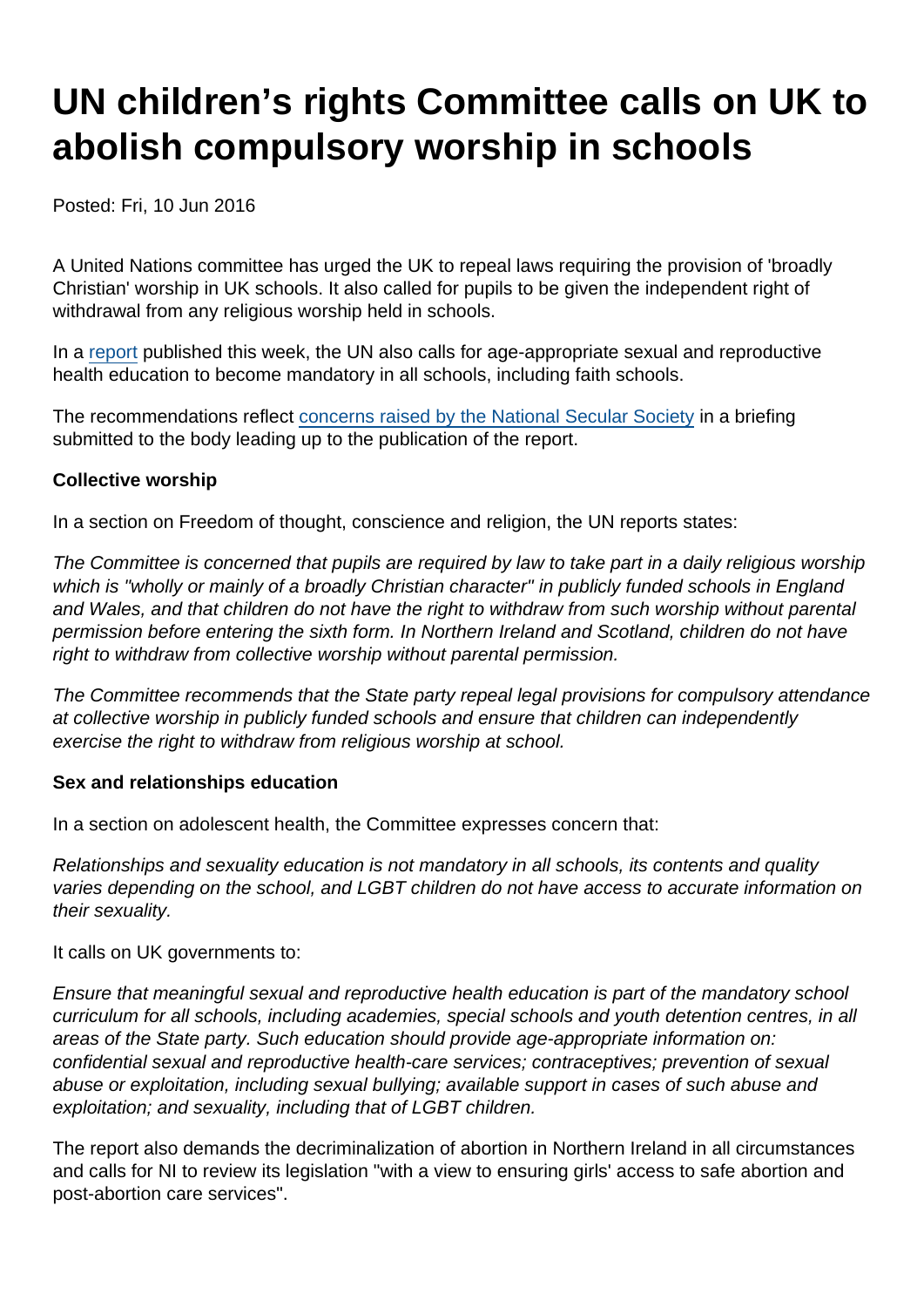### Faith schools

The UN Committee also calls on Northern Ireland to "actively promote a fully integrated education system and carefully monitor the provision of shared education, with the participation of children, in order to ensure that it facilitates social integration".

Keith Porteous Wood, National Secular Society executive director, said:

"We're pleased that the UN Committee has endorsed our assertion that the UK's laws requiring worship are a breach of young people's rights. Our 70 year old statutes on collective worship were drawn up before any human rights charters and fail to recognise that pupils have human rights too. I hope the UN's endorsement of our long-standing concerns about children's rights on compulsory collective worship and minimal pupil self-opt-out will be a wakeup call to the Government to change our outdated legislation in this area.

"Laws that mandate worship are inimical to religious freedom and go beyond the legitimate function of the state.

"We also hope that the UN's intervention will encourage the Government to ensure that young people's long overdue right to objective, comprehensive and age-appropriate sex and relationships education is put on a statutory basis."

The NSS has been campaigning against compulsory collective worship for most of its 150 year history and worked with peers to put amendments before Parliament in 2011 very similar to those now recommended by the UN. They were rejected at the direction of Michael Gove MP when he was Secretary of State for Education.

The current right of withdrawal from worship for sixth form pupils follows an amendment proposed by the NSS in 2006.

Read the Committee on the Rights of the Child concluding observations on the fifth periodic report of the United Kingdom of Great Britain and Northern Ireland here:

<https://www.secularism.org.uk/uploads/crcgbr.pdf>

Read the National Secular Society's briefing to the Committee here:

<https://www.secularism.org.uk/uploads/uncrc-pswg72-nss-submission.pdf>

Our supplementary evidence to the Committee is available here:

[http://tbinternet.ohchr.org/Treaties/CRC/Shared%20Documents/GBR/INT\\_CRC\\_NGO\\_GBR\\_23793\\_E.pdf](http://tbinternet.ohchr.org/Treaties/CRC/Shared Documents/GBR/INT_CRC_NGO_GBR_23793_E.pdf)

- [Share on What's App](whatsapp://send?text=http://www.secularism.org.uk/news/2016/06/un-childrens-rights-committee-calls-on-uk-to-abolish-compulsory-worship-in-schools?format=pdf)
- [Share on Facebook](https://www.facebook.com/sharer/sharer.php?u=http://www.secularism.org.uk/news/2016/06/un-childrens-rights-committee-calls-on-uk-to-abolish-compulsory-worship-in-schools?format=pdf&t=UN+children’s+rights+Committee+calls+on+UK+to+abolish+compulsory+worship+in+schools)
- [Share on Twitter](https://twitter.com/intent/tweet?url=http://www.secularism.org.uk/news/2016/06/un-childrens-rights-committee-calls-on-uk-to-abolish-compulsory-worship-in-schools?format=pdf&text=UN+children’s+rights+Committee+calls+on+UK+to+abolish+compulsory+worship+in+schools&via=NatSecSoc)
- [Share on Email](https://www.secularism.org.uk/share.html?url=http://www.secularism.org.uk/news/2016/06/un-childrens-rights-committee-calls-on-uk-to-abolish-compulsory-worship-in-schools?format=pdf&title=UN+children’s+rights+Committee+calls+on+UK+to+abolish+compulsory+worship+in+schools)
- [Subscribe to RSS Feed](/mnt/web-data/www/cp-nss/feeds/rss/news)

Tags: [Collective Worship,](https://www.secularism.org.uk/news/tags/Collective+Worship) [Education,](https://www.secularism.org.uk/news/tags/Education) [Equality & Human Rights,](https://www.secularism.org.uk/news/tags/Equality+&+Human+Rights) [RSE](https://www.secularism.org.uk/news/tags/RSE), [Religion & Belief](https://www.secularism.org.uk/news/tags/Religion+&+Belief)

# Related Campaigns